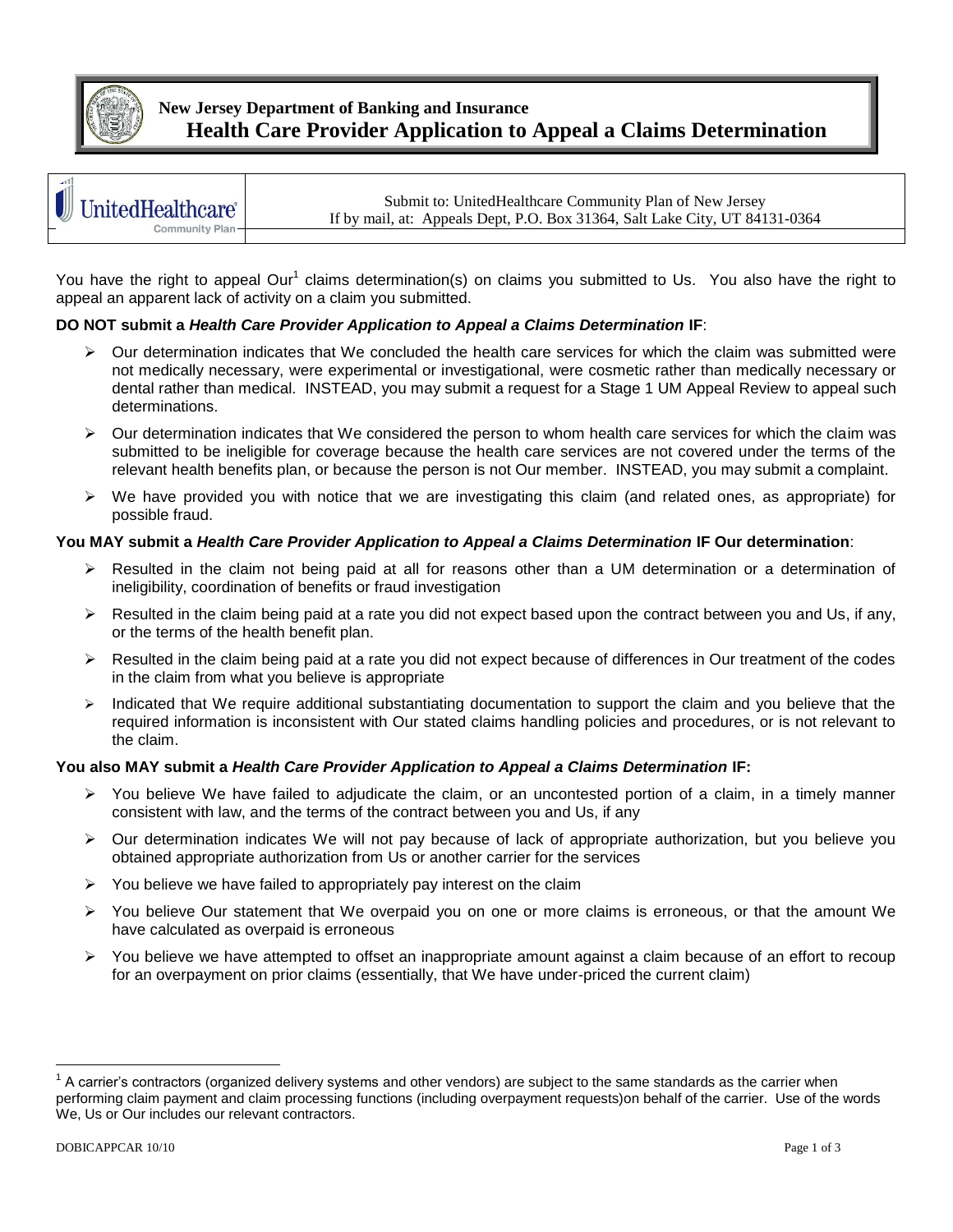

| YOU MUST COMPLETE A SEPARATE APPLICATION FOR EACH CLAIM APPEALED<br>SIGNATURE MUST BE COMPLETE AND LEGIBLE. THIS FORM MUST BE DATED. |                                                                                                                                                                  |                                                                                                                                                                                  |                     |             |                                                                                                                     |  |
|--------------------------------------------------------------------------------------------------------------------------------------|------------------------------------------------------------------------------------------------------------------------------------------------------------------|----------------------------------------------------------------------------------------------------------------------------------------------------------------------------------|---------------------|-------------|---------------------------------------------------------------------------------------------------------------------|--|
|                                                                                                                                      | 1. Provider Name:                                                                                                                                                |                                                                                                                                                                                  |                     |             | 2. TIN/NPI:                                                                                                         |  |
|                                                                                                                                      | 3. Provider Group (if applicable):                                                                                                                               |                                                                                                                                                                                  |                     |             |                                                                                                                     |  |
|                                                                                                                                      | 4. Contact Name:                                                                                                                                                 |                                                                                                                                                                                  |                     | 5. Title:   |                                                                                                                     |  |
| A. Provider Information                                                                                                              | <b>6. Contact Address:</b>                                                                                                                                       |                                                                                                                                                                                  |                     |             |                                                                                                                     |  |
|                                                                                                                                      | 7. Phone:                                                                                                                                                        | 8. Fax:                                                                                                                                                                          | 9. Email:           |             |                                                                                                                     |  |
|                                                                                                                                      | 1. Patient Name:                                                                                                                                                 |                                                                                                                                                                                  |                     | 2. Ins. ID: |                                                                                                                     |  |
| Information<br><b>B.</b> Patient                                                                                                     |                                                                                                                                                                  | 3. Did You Attach a copy of (check the appropriate response):                                                                                                                    |                     |             |                                                                                                                     |  |
|                                                                                                                                      | a. The assignment of benefits? [ Yes                                                                                                                             | <b>No</b>                                                                                                                                                                        | <b>NA</b>           |             |                                                                                                                     |  |
|                                                                                                                                      |                                                                                                                                                                  | b. The Consent to Representation in Appeals of Utilization Management Determinations and<br>Authorization to Release of Medical Records for UM Appeal and Arbitration of Claims? |                     |             |                                                                                                                     |  |
|                                                                                                                                      |                                                                                                                                                                  | (Consent form is required for review of medical records if the matter goes to arbitration.)                                                                                      |                     |             | Yes<br>No                                                                                                           |  |
|                                                                                                                                      | 1. Claim Number (if known):                                                                                                                                      |                                                                                                                                                                                  | 2. Date of Service: |             |                                                                                                                     |  |
|                                                                                                                                      | 3. Authorization Number:                                                                                                                                         |                                                                                                                                                                                  |                     |             |                                                                                                                     |  |
|                                                                                                                                      | 4. Claim filing method (check only one):                                                                                                                         |                                                                                                                                                                                  |                     |             |                                                                                                                     |  |
|                                                                                                                                      |                                                                                                                                                                  | electronic (submit a copy of the electronic acceptance report from Our clearinghouse or Us)                                                                                      |                     |             |                                                                                                                     |  |
|                                                                                                                                      | b. $\Box$ facsimile (submit a copy of the fax transmittal)<br>paper claim by mail or courier service (submit a copy of the delivery confirmation evidence)<br>c. |                                                                                                                                                                                  |                     |             |                                                                                                                     |  |
| C. Claim Information                                                                                                                 |                                                                                                                                                                  |                                                                                                                                                                                  |                     |             | 5. Check the reason(s) why you are filing this appeal (check all that apply and be specific about billing codes and |  |
|                                                                                                                                      | reason for dispute):<br>a. II                                                                                                                                    | Action has not been taken on this claim                                                                                                                                          |                     |             |                                                                                                                     |  |
|                                                                                                                                      | b. II                                                                                                                                                            | Dispute of a denied claim $\rightarrow$ provide date of denial: $\sqrt{ }$                                                                                                       |                     |             |                                                                                                                     |  |
|                                                                                                                                      |                                                                                                                                                                  | c. $\Box$ Claim was paid but not in a timely manner (provide more information):                                                                                                  |                     |             |                                                                                                                     |  |
|                                                                                                                                      |                                                                                                                                                                  | Yes $\Box$ No Additional information was requested? If yes, date: $\Box$<br>Yes No Additional information provided? If yes, date: Value 100                                      |                     |             |                                                                                                                     |  |
|                                                                                                                                      |                                                                                                                                                                  | Prompt Payment Interest paid correctly?                                                                                                                                          |                     |             |                                                                                                                     |  |
|                                                                                                                                      | d.                                                                                                                                                               | Claim was paid, but the amount paid is in dispute                                                                                                                                |                     |             |                                                                                                                     |  |
|                                                                                                                                      | Codes in dispute 11 12<br>e. $\vert \ \vert$<br>Dispute of an overpayment or the amount of overpayment (Attach a copy of overpayment request)<br>f.              |                                                                                                                                                                                  |                     |             |                                                                                                                     |  |
|                                                                                                                                      | g.                                                                                                                                                               | Dispute of carrier's offset amount against this claim (Attach a copy of A/R)                                                                                                     |                     |             |                                                                                                                     |  |
|                                                                                                                                      |                                                                                                                                                                  |                                                                                                                                                                                  |                     |             |                                                                                                                     |  |
|                                                                                                                                      |                                                                                                                                                                  |                                                                                                                                                                                  |                     |             |                                                                                                                     |  |
|                                                                                                                                      |                                                                                                                                                                  |                                                                                                                                                                                  |                     |             |                                                                                                                     |  |
|                                                                                                                                      |                                                                                                                                                                  |                                                                                                                                                                                  |                     |             |                                                                                                                     |  |
|                                                                                                                                      |                                                                                                                                                                  |                                                                                                                                                                                  |                     |             |                                                                                                                     |  |
| (Required)                                                                                                                           |                                                                                                                                                                  |                                                                                                                                                                                  |                     |             |                                                                                                                     |  |
| D. Reason for Appeal                                                                                                                 |                                                                                                                                                                  |                                                                                                                                                                                  |                     |             |                                                                                                                     |  |
|                                                                                                                                      |                                                                                                                                                                  |                                                                                                                                                                                  |                     |             |                                                                                                                     |  |
|                                                                                                                                      |                                                                                                                                                                  |                                                                                                                                                                                  |                     |             |                                                                                                                     |  |